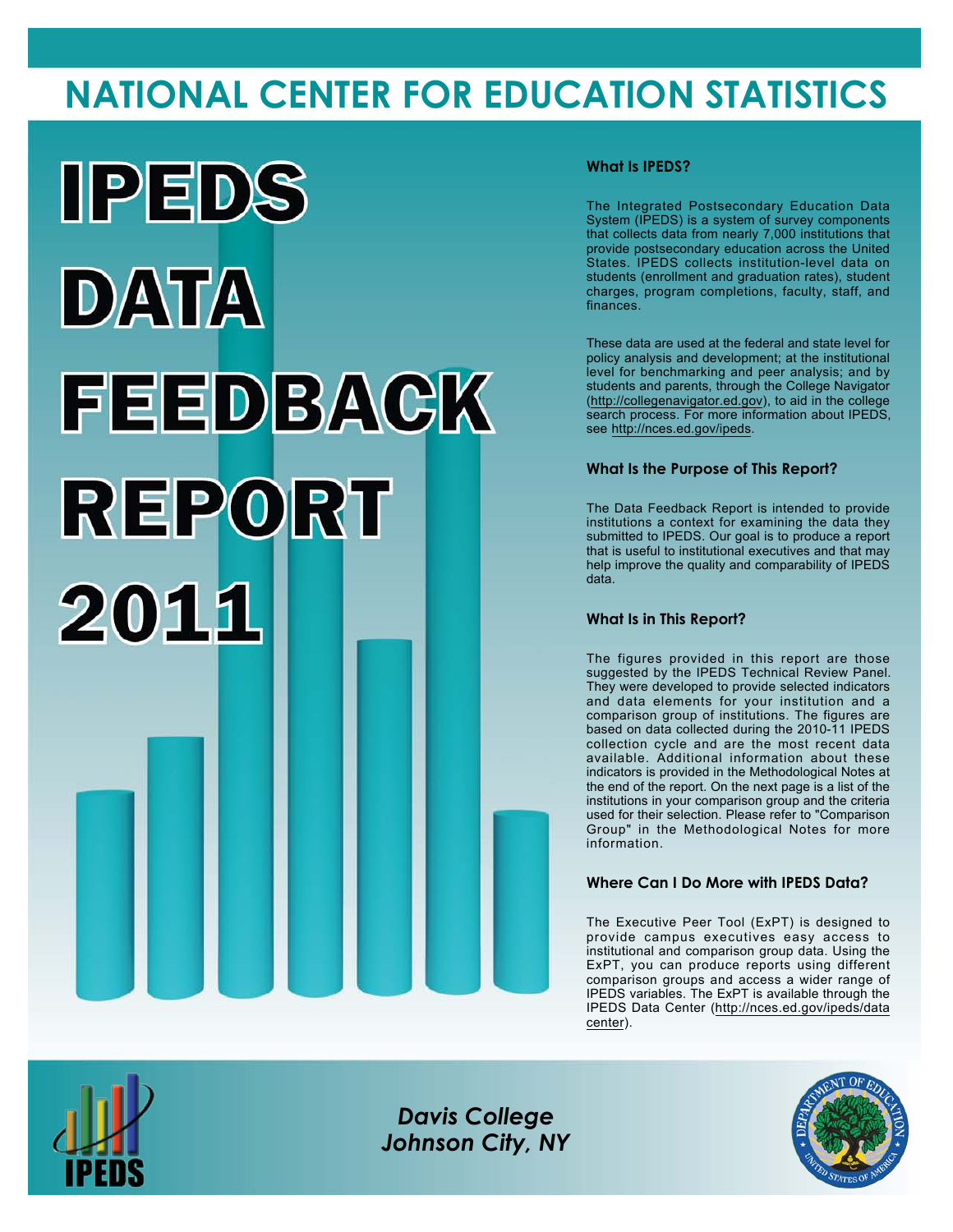### **COMPARISON GROUP**

Comparison group data are included to provide a context for interpreting your institution's statistics. If your institution did not define a Custom Comparison Group for this report by July 15, NCES selected a comparison group for you. (In this case, the characteristics used to define the comparison group appears below.) The Executive Peer Tool (ExPT)[\(http://nces.ed.gov/ipeds/datacenter/\)](http://nces.ed.gov/ipeds/datacenter/) can be used to reproduce the figures in this report using different peer groups.

Using some of your institution's characteristics, a group of comparison institutions was selected for you. The characteristics include Carnegie Classification of Special Focus Institutions--Theological seminaries, Bible colleges, and other faith-related institutions, highest level of offering is the bachelor's degree, undergraduate degrees or certificates are offered and enrollment of a similar size. This comparison group includes the following 35 institutions:

- Baptist University of the Americas (San Antonio, TX)
- Barclay College (Haviland, KS)
- Boise Bible College (Boise, ID)
- Central Bible College (Springfield, MO)
- Central Christian College of the Bible (Moberly, MO)
- Clear Creek Baptist Bible College (Pineville, KY)
- College of Biblical Studies-Houston (Houston, TX)
- Crossroads Bible College (Indianapolis, IN)
- Crossroads College (Rochester, MN)
- Ecclesia College (Springdale, AR)
- Emmaus Bible College (Dubuque, IA)
- Epic Bible College (Sacramento, CA)
- Florida Christian College (Kissimmee, FL) Gods Bible School and College (Cincinnati, OH)
- 
- Great Lakes Christian College (Lansing, MI)
- Life Pacific College (San Dimas, CA)
- Manhattan Christian College (Manhattan, KS)
- Nazarene Bible College (Colorado Springs, CO) Oak Hills Christian College (Bemidji, MN)
- 
- Ozark Christian College (Joplin, MO) Rabbinical College of America (Morristown, NJ)
- Rabbinical College of Ohr Shimon Yisroel (Brooklyn, NY)
- Saint Louis Christian College (Florissant, MO)
- School of Urban Missions (Oakland, CA)
- Somerset Christian College (Zarephath, NJ)
- Southeastern Bible College (Birmingham, AL)
- Talmudical Seminary of Bobov (Brooklyn, NY)
- Talmudical Seminary Oholei Torah (Brooklyn, NY)
- Trinity Bible College (Ellendale, ND)
- Trinity College of Florida (Trinity, FL)
- Uta Mesivta of Kiryas Joel (Monroe, NY)
- Yeshiva of Machzikai Hadas (Brooklyn, NY)
- Yeshiva Toras Chaim (Lakewood, NJ)
- Yeshivas Novominsk (Brooklyn, NY)
- Zion Bible College (Haverhill, MA)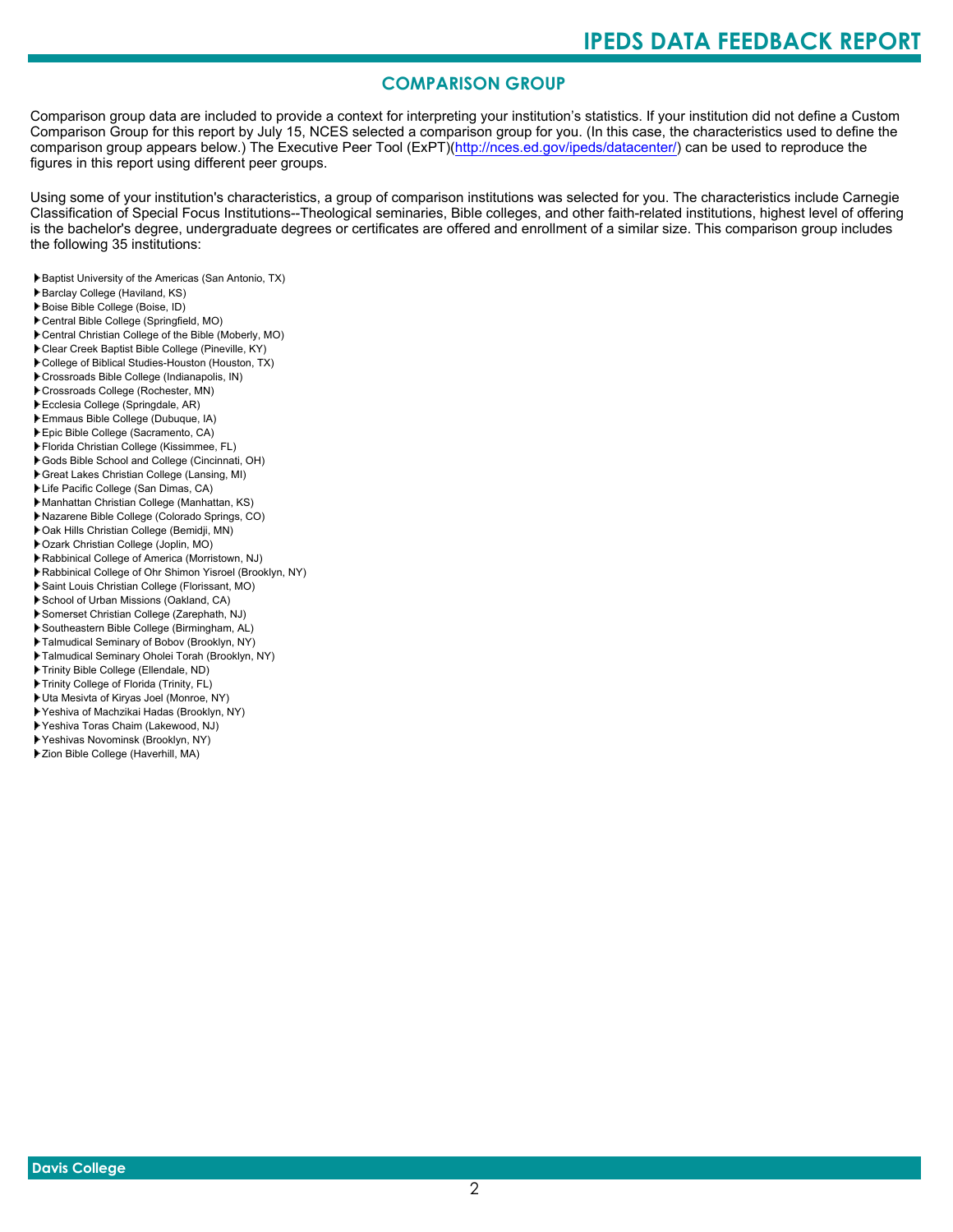#### **Figure 1. Percent of all students enrolled, by race/ethnicity and percent of students who are women: Fall 2010**



**NOTE: For this survey year, institutions were required to report race and ethnicity using the 1997 (new) Office of Management and Budget categories. For more information** about disaggregation of data by race and ethnicity, please see the Methodological Notes at the end of this report. Median values for the comparison group will not add to 100<br>percent. See "Use of Median Values for Compariso **institutions in the comparison group.**

**SOURCE: U.S. Department of Education, National Center for Education Statistics, Integrated Postsecondary Education Data System (IPEDS): Spring 2011, Fall Enrollment component.**

#### **Figure 2. Unduplicated 12-month headcount of all students and of undergraduate students (2009-10), total FTE enrollment (2009-10), and full- and part-time fall enrollment (Fall 2010)**



**NOTE: For details on calculating full-time equivalent (FTE) enrollment, see Calculating FTE in the Methodological Notes at the end of this report. Total headcount, FTE, and full- and part-time fall enrollment include both undergraduate and postbaccalaureate students, when applicable. N is the number of institutions in the comparison group.**

**SOURCE: U.S. Department of Education, National Center for Education Statistics, Integrated Postsecondary Education Data System (IPEDS): Fall 2010, 12-month Enrollment component and Spring 2011, Fall Enrollment component.**

#### **Figure 3. Number of degrees awarded, by level: 2009-10**



**NOTE: For additional information about postbaccalaureate degree levels, see the Methodology Notes. N is the number of institutions in the comparison group. SOURCE: U.S. Department of Education, National Center for Education Statistics, Integrated Postsecondary Education Data System (IPEDS): Fall 2010, Completions component.**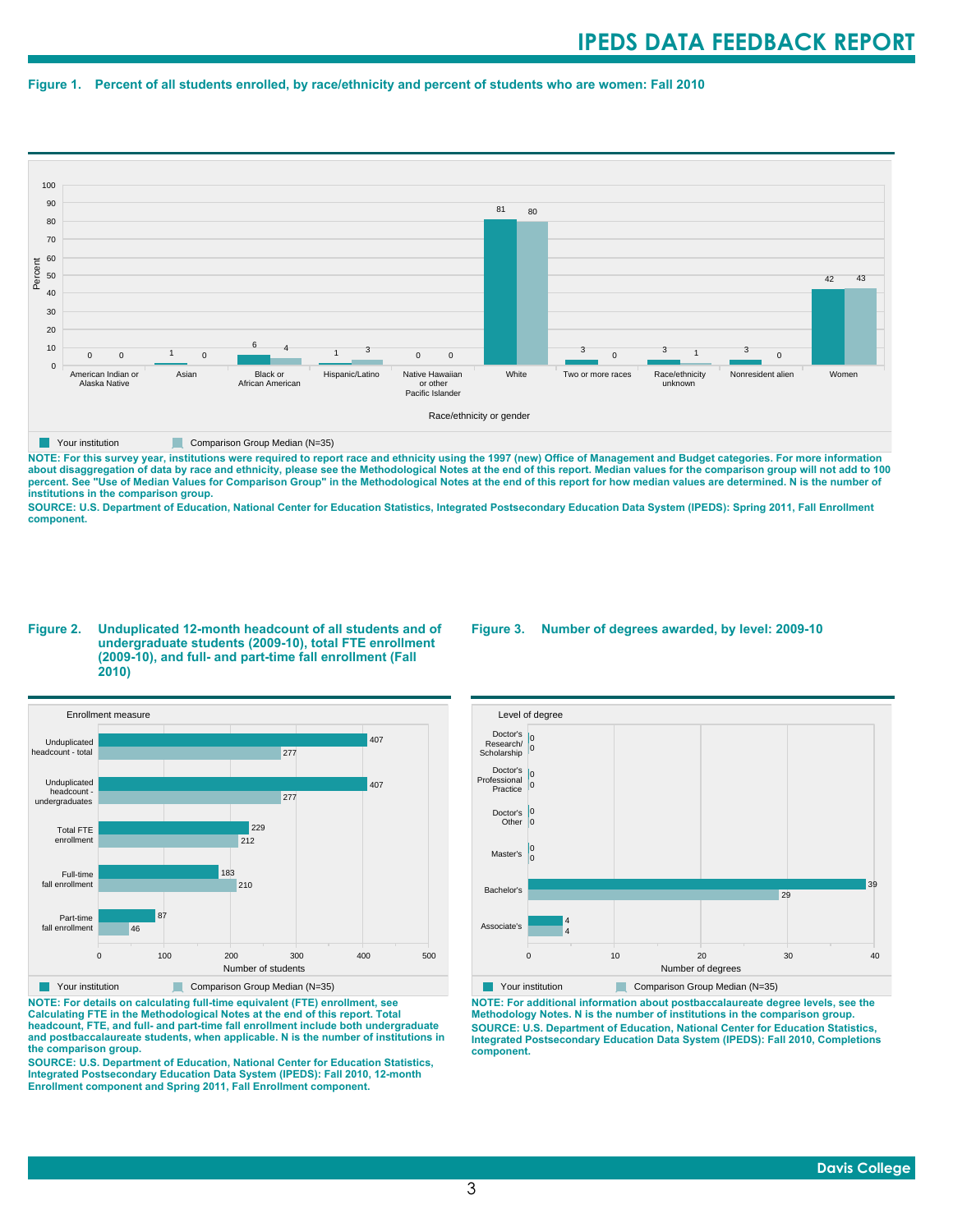**Figure 4. Academic year tuition and required fees for full-time, first-time, degree/certificate-seeking undergraduates: 2007-08--2010-11**



**NOTE: The tuition and required fees shown here are the lowest reported from the categories of in-district, in-state, and out-of-state. N is the number of institutions in the comparison group.**

**SOURCE: U.S. Department of Education, National Center for Education Statistics, Integrated Postsecondary Education Data System (IPEDS): Fall 2010, Institutional Characteristics component.**

**Figure 6. Percent of full-time, first-time degree/certificate-seeking undergraduate students who received grant or scholarship aid from the federal government, state/local government, or the institution, or loans, by type of aid: 2009-10**



**NOTE: Any grant aid above includes grant or scholarship aid from the federal government, state/local government, or the institution. Federal grants includes Pell grants and other federal grants. Any loans includes federal loans and other loans to students. For details on how students are counted for financial aid reporting, see Cohort Determination in the Methodological Notes at the end of this report. N is the number of institutions in the comparison group.**

**SOURCE: U.S. Department of Education, National Center for Education Statistics, Integrated Postsecondary Education Data System (IPEDS): Spring 2011, Student Financial Aid component.**

#### **Figure 5. Average net price of attendance for full-time, first-time, degree/certificate-seeking undergraduate students receiving grant or scholarship aid: 2007-08--2009-10**



**NOTE: Average net price is for full-time, first-time, degree/certificate-seeking undergraduate students and is generated by subtracting the average amount of federal, state/local government, and institutional grant and scholarship aid from the total cost of attendance. For public institutions, this includes only students who paid the in-state or in-district tuition rate. Total cost of attendance is the sum of published tuition and required fees, books and supplies, and the weighted average room and board and other expenses. For more information, see the Methodological Notes at the end of this report. N is the number of institutions in the comparison group.**

**SOURCE: U.S. Department of Education, National Center for Education Statistics, Integrated Postsecondary Education Data System (IPEDS): Fall 2010, Institutional Characteristics component; Spring 2011, Student Financial Aid component.**





**NOTE: Any grant aid above includes grant or scholarship aid from the federal government, state/local government, or the institution. Federal grants includes Pell grants and other federal grants. Any loans includes federal loans and other loans to students. Average amounts of aid were calculated by dividing the total aid awarded by the total number of recipients in each institution. N is the number of institutions in the comparison group.**

**SOURCE: U.S. Department of Education, National Center for Education Statistics, Integrated Postsecondary Education Data System (IPEDS): Spring 2011, Student Financial Aid component.**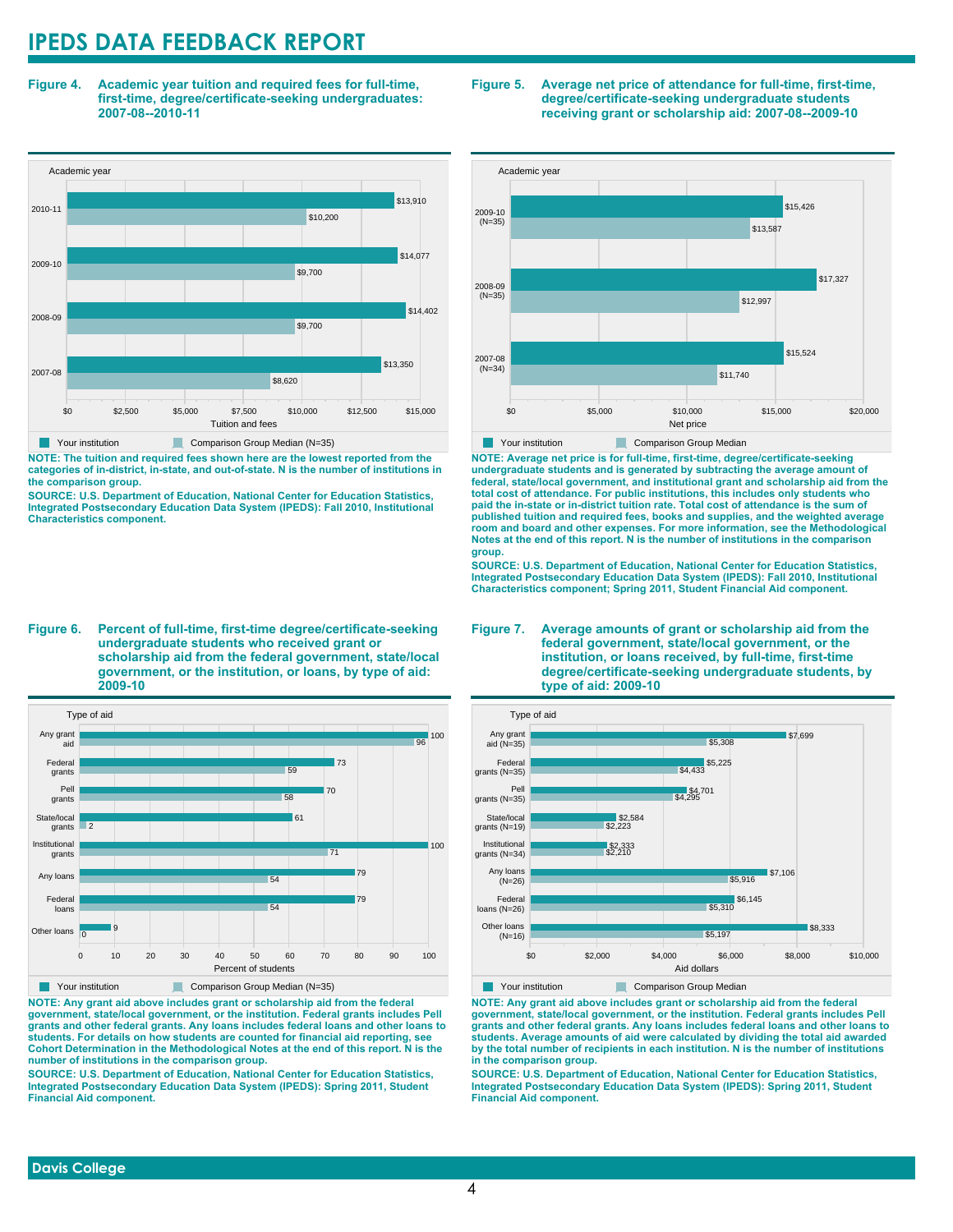#### **Figure 8. Percent of all undergraduates receiving aid by type of aid: 2009-10**

**Figure 9. Average amount of aid received by all undergraduates, by type of aid: 2009-10**



**NOTE: Any grant aid above includes grant or scholarship aid from the federal government, state/local government, the institution, or other sources. Federal loans includes only federal loans to students. N is the number of institutions in the comparison group.**

**SOURCE: U.S. Department of Education, National Center for Education Statistics, Integrated Postsecondary Education Data System (IPEDS): Spring 2011, Student Financial Aid component.**



**NOTE: Any grant aid above includes grant or scholarship aid from the federal government, state/local government, the institution, or other sources. Federal loans includes federal loans to students. Average amounts of aid were calculated by dividing the total aid awarded by the total number of recipients in each institution. N is the number of institutions in the comparison group.**

**SOURCE: U.S. Department of Education, National Center for Education Statistics, Integrated Postsecondary Education Data System (IPEDS): Spring 2011, Student Financial Aid component.**

#### **Figure 10. Graduation rate and transfer-out rate (2004 cohort); graduation rate cohort as a percent of total entering students and retention rates of first-time students (Fall 2010)**



**NOTE: Graduation rate cohort includes all full-time, first-time, degree/certificateseeking undergraduate students. Entering class includes all students coming to the institution for the first time. Only institutions with a mission to prepare students to transfer are required to report transfers out. Graduation and transfer-out rates are the Student Right-to-Know rates. Retention rates are measured from the fall of first enrollment to the following fall. 4-yr institutions report retention rates for students seeking a bachelor's degree. Median values for the comparison group will not add to 100 percent. N is the number of institutions in the comparison group.**

**SOURCE: U.S. Department of Education, National Center for Education Statistics, Integrated Postsecondary Education Data System (IPEDS): Spring 2011, Graduation Rates component and Fall Enrollment component.**

#### **Figure 11. Bachelor's degree graduation rates of full-time, first-time, degree/certificate-seeking undergraduates within 4 years, 6 years, and 8 years: 2002 cohort**



**NOTE: The 6-year graduation rate is the Student Right-to-Know (SRK) rate; the 4 and 8-year rates are calculated using the same methodology. For more information see the Methodological Notes at the end of the report. N is the number of institutions in the comparison group.**

**SOURCE: U.S. Department of Education, National Center for Education Statistics, Integrated Postsecondary Education Data System (IPEDS): Spring 2011, 200% Graduation Rates component.**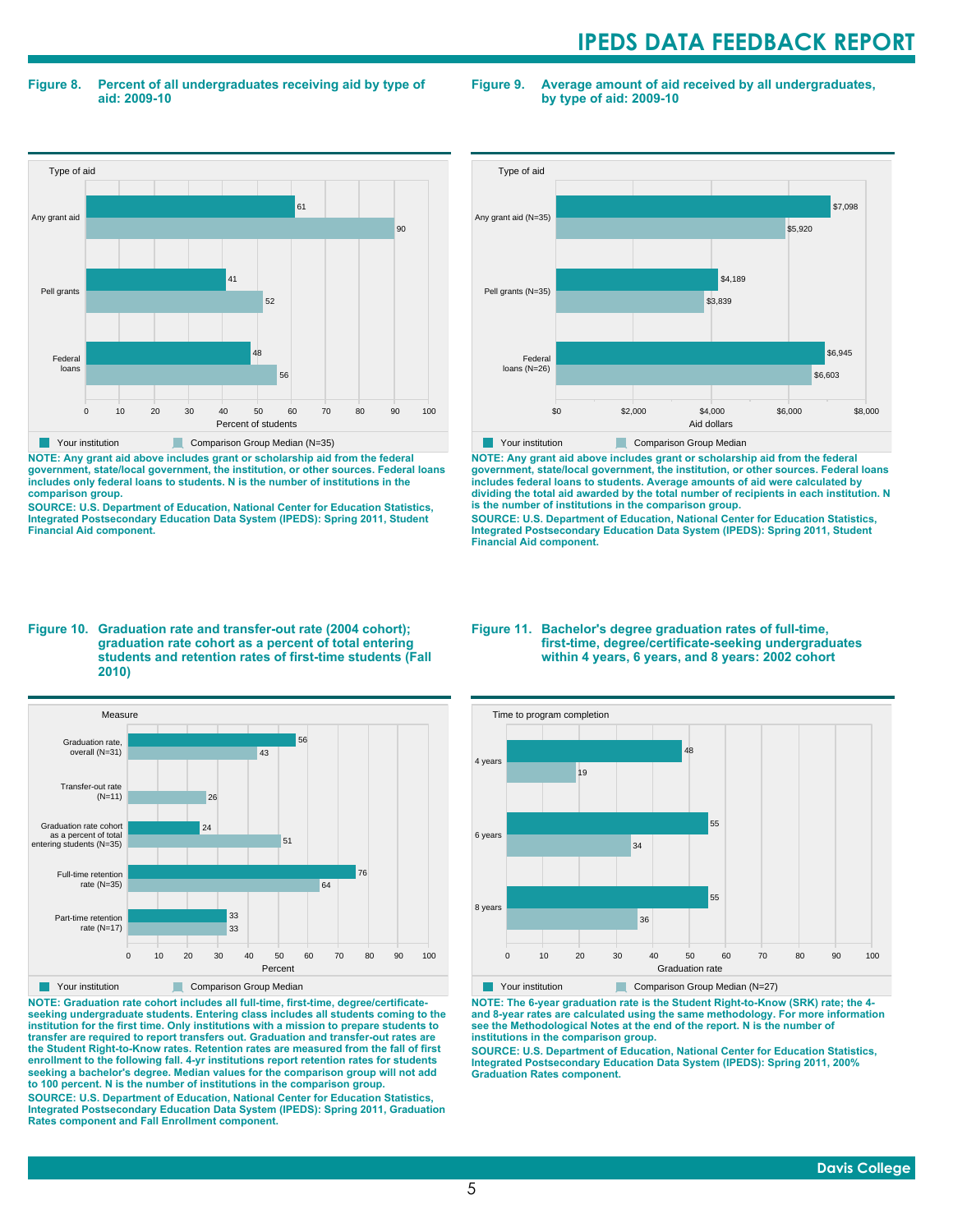#### **Figure 12. Full-time equivalent staff, by assigned position: Fall 2010**

#### **Staff category** 0 5 10 15 20 Number of staff Non-professional Other professional (support/service) Executive/ administrative/ managerial Instruction/ research/ public service 9 7 7 6 6 14 15 14 Your institution Comparison Group Median (N=35)

**NOTE: Graduate assistants are not included in this figure. For information on the calculation of FTE of staff, see the Methodological Notes. N is the number of institutions in the comparison group.**

**SOURCE: U.S. Department of Education, National Center for Education Statistics, Integrated Postsecondary Education Data System (IPEDS): Winter 2010-11, Human Resources component.**



**Figure 13. Average salaries of full-time instructional staff equated**

**2010-11**

**to 9-month contracts, by academic rank: Academic year**

**NOTE: Average full-time instructional staff salaries for 11/12-month contracts were equated to 9-month average salaries by multiplying the 11/12-month salary by .8182. Salaries based on less than 9-month contracts are not included. Medical school salaries are not included. N is the number of institutions in the comparison group. Medians are not reported for comparison groups with less than three values. SOURCE: U.S. Department of Education, National Center for Education Statistics, Integrated Postsecondary Education Data System (IPEDS): Winter 2010-11, Human Resources component.**

#### **Figure 14. Percent distribution of core revenues, by source: Fiscal year 2010**



**NOTE: The comparison group median is based on those members of the comparison group that report finance data using the same accounting standards as the comparison institution. For a detailed definition of core revenues, see the Methodological Notes. N is the number of institutions in the comparison group. SOURCE: U.S. Department of Education, National Center for Education Statistics, Integrated Postsecondary Education Data System (IPEDS): Spring 2011, Finance component.**

#### **Figure 15. Core expenses per FTE enrollment, by function: Fiscal year 2010**



Your institution Comparison Group Median (N=35) **NOTE: The comparison group median is based on those members of the**

**comparison group that report finance data using the same accounting standards as the comparison institution. Expenses per full-time equivalent (FTE) enrollment, particularly instruction, may be inflated because finance data includes all core expenses while FTE reflects credit activity only. For details on calculating FTE enrollment and a detailed definition of core expenses, see the Methodological Notes. N is the number of institutions in the comparison group. SOURCE: U.S. Department of Education, National Center for Education Statistics, Integrated Postsecondary Education Data System (IPEDS): Fall 2010, 12-month Enrollment component and Spring 2011, Finance component.**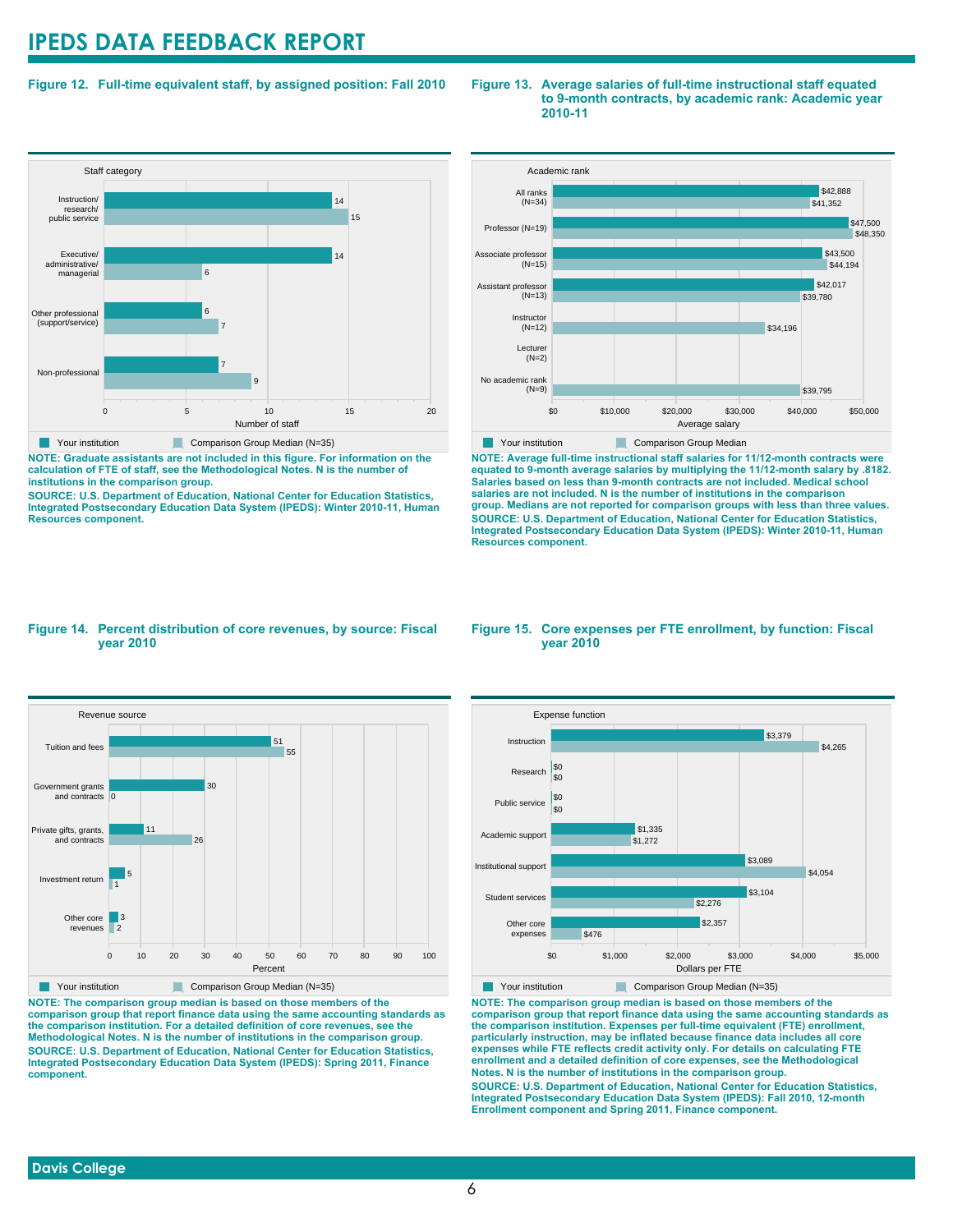### **METHODOLOGICAL NOTES**

#### **Overview**

This report is based on data supplied by institutions to IPEDS during the 2010-11 survey year. Response rates exceeded 99 percent for most surveys. Detailed response tables are included in IPEDS First Look reports, which can be found at [http://nces.ed.gov/pubsearch/getpubcats.asp?sid=010.](http://nces.ed.gov/pubsearch/getpubcats.asp?sid=010)

#### **Use of Median Values for Comparison Group**

The value for the comparison institution is compared to the median value for the comparison group for each statistic included in the figure. If more than one statistic is presented in a figure, the median values are determined separately for each indicator or statistic. Medians are not reported for comparison groups with less than three values. Where percentage distributions are presented, median values may not add to 100 percent. Through the ExPT, users have access to all of the data used to create the figures included in this report.

#### **Missing Statistics**

If a statistic is not reported for your institution, the omission indicates that the statistic is not relevant to your institution and the data were not collected. As such, not all notes listed below may be applicable to your report.

#### **Use of Imputed Data**

All IPEDS data are subject to imputation for total (institutional) and partial (item) nonresponse. If necessary, imputed values were used to prepare your report.

#### **Data Confidentiality**

IPEDS data are not collected under a pledge of confidentiality.

#### **Disaggregation of Data by Race/Ethnicity**

When applicable, some statistics are disaggregated by race/ethnicity. Data disaggregated by race/ethnicity have been reported using the 1997 (new) Office of Management and Budget categories. Detailed information about the recent race/ethnicity changes can be found at <http://nces.ed.gov/ipeds/reic/resource.asp>.

#### **Postbaccalaureate Degree Categories**

The use of new postbaccalaureate degree categories was mandatory in the 2010-11 collection year. These categories are: doctor's degreeresearch/scholarship, doctor's degree-professional practice, and doctor's degree-other. (The first-professional degree and certificate categories and the single doctor's degree category have been eliminated.)

#### **Cohort Determination for Reporting Student Financial Aid and Graduation Rates**

Student cohorts for reporting Student Financial Aid and Graduation Rates data are based on the reporting type of the institution. For institutions that report based on an academic year (those operating on standard academic terms), student counts and cohorts are based on fall term data. Student counts and cohorts for program reporters (those that do not operate on standard academic terms) are based on unduplicated counts of students enrolled during a full 12-month period.

#### **Description of Statistics Used in the Figures**

#### *Average Institutional Net Price*

Average net price is calculated for full-time, first-time degree/certificateseeking undergraduates who were awarded grant or scholarship aid from the federal government, state/local government, or the institution anytime during the full aid year. For public institutions, this includes only students who paid the in-state or in-district tuition rate. Other sources of grant aid are excluded. Average net price is generated by subtracting the average amount of federal, state/local government, and institutional grant and scholarship aid from the total cost of attendance. Total cost of attendance is the sum of published tuition and required fees, books and supplies, and the weighted average room and board and other expenses.

For the purpose of the IPEDS reporting, aid received refers to financial aid that was awarded to, and accepted by, a student. This amount may differ from the aid amount that is disbursed to a student.

#### *Core Expenses*

Core expenses include expenses for instruction, research, public service, academic support, institutional support, student services, scholarships and fellowships (reported under FASB standards as net grant aid to students), and other expenses. Expenses for operation and maintenance of plant, depreciation, and interest are allocated to each of the other functions. Core expenses exclude expenses for auxiliary enterprises (e.g., bookstores, dormitories), hospitals, and independent operations.

#### *Core Revenues*

Core revenues for public institutions reporting under GASB standards include tuition and fees; government appropriations (federal, state, and local); government grants and contracts; private gifts, grants, and contracts; sales and services of educational activities; investment income; other operating and non-operating sources; and other revenues and additions (capital appropriations and grants and additions to permanent endowments). Core revenues for private, not-for-profit institutions (and a small number of public institutions) reporting under FASB include tuition and fees; government appropriations (federal, state, and local); government grants and contracts; private gifts, grants, and contracts (including contributions from affiliated entities); investment return; sales and services of educational activities; and other sources. Core revenues for private, for-profit institutions reporting under FASB standards include tuition and fees; government appropriations (federal, state, and local); government grants and contracts; private grants and contracts; net investment income; sales and services of educational activities; and other sources. In general, core revenues exclude revenues from auxiliary enterprises (e.g., bookstores, dormitories), hospitals, and independent operations.